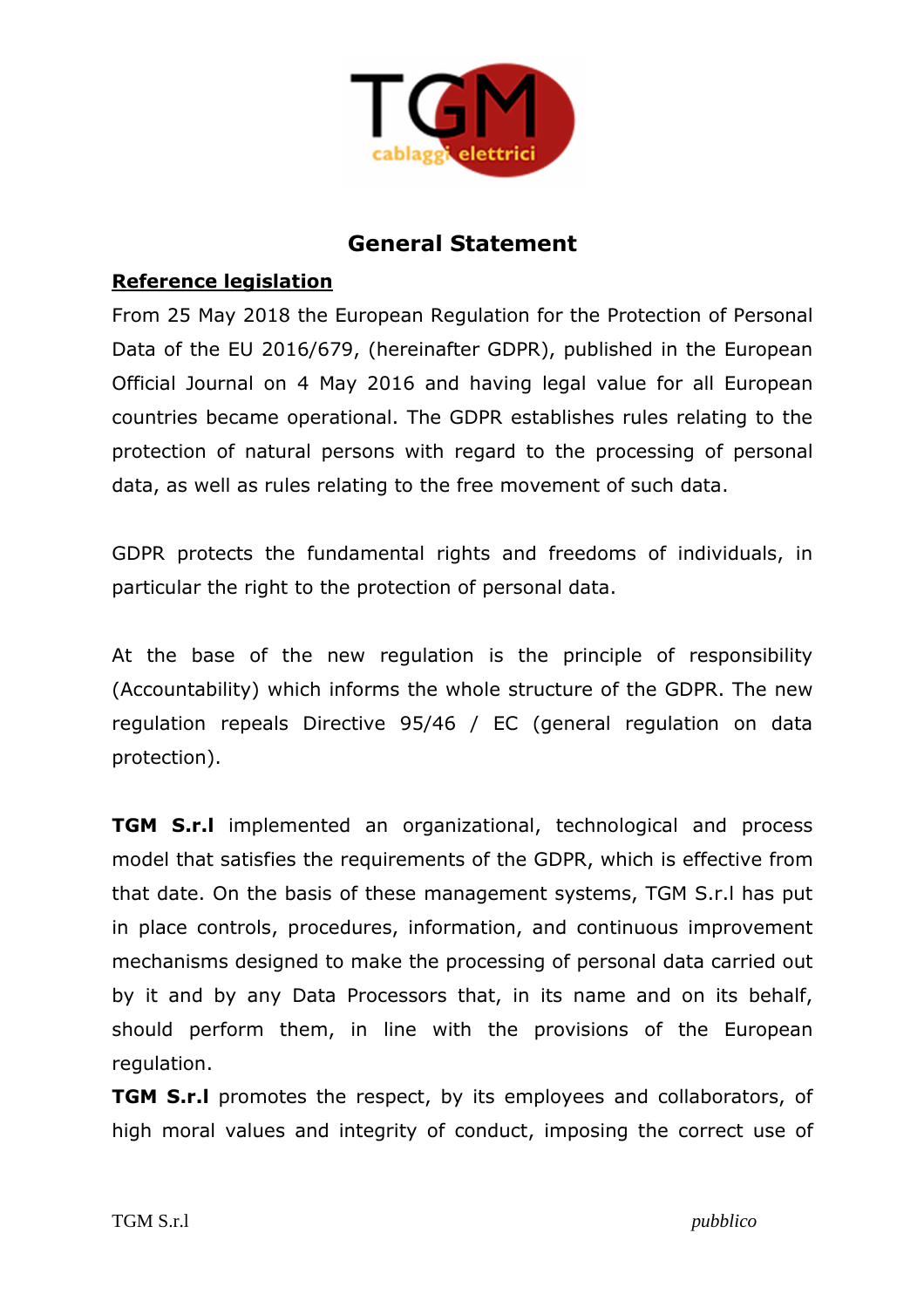

the personal information of which they come into possession in carrying out their working activity.

Customer, Suppliers, Employees, of TGM S.r.l following their activities and their requests can provide personal data that are processed for the execution of related activities.

## Il **Controller is**:

**TGM S.r.l** Strada Cappellette 3 Masio (AL)

#### **TGM**

Was founded in 1986 in the automotive sector as a producer of electrical wiring, on the entrepreneurial initiative of the Tasca brothers (hence the acronym of Tasca Giuseppe and Mauro), and thanks to their dynamism the company quickly reaches the figure of leader in sector, implementing its structure, which is having continuity with the second generation.

Over the years, T.G.M. has adapted to the needs of the market, gaining experience and expertise in various sectors and ranging over different products.

The central and administrative headquarters of the company is located in the municipality of Masio (AL) in a central and strategic area compared to large cities such as Milan, Turin, and Genoa.

**TGM S.r.l** carries out its activity in compliance with the principles of equality, impartiality, continuity, participation, efficiency, effectiveness and economy. It also undertakes to listen to the needs of institutions, companies and citizens, to confront them and to provide updated information on services and on virtuous environmental behaviour.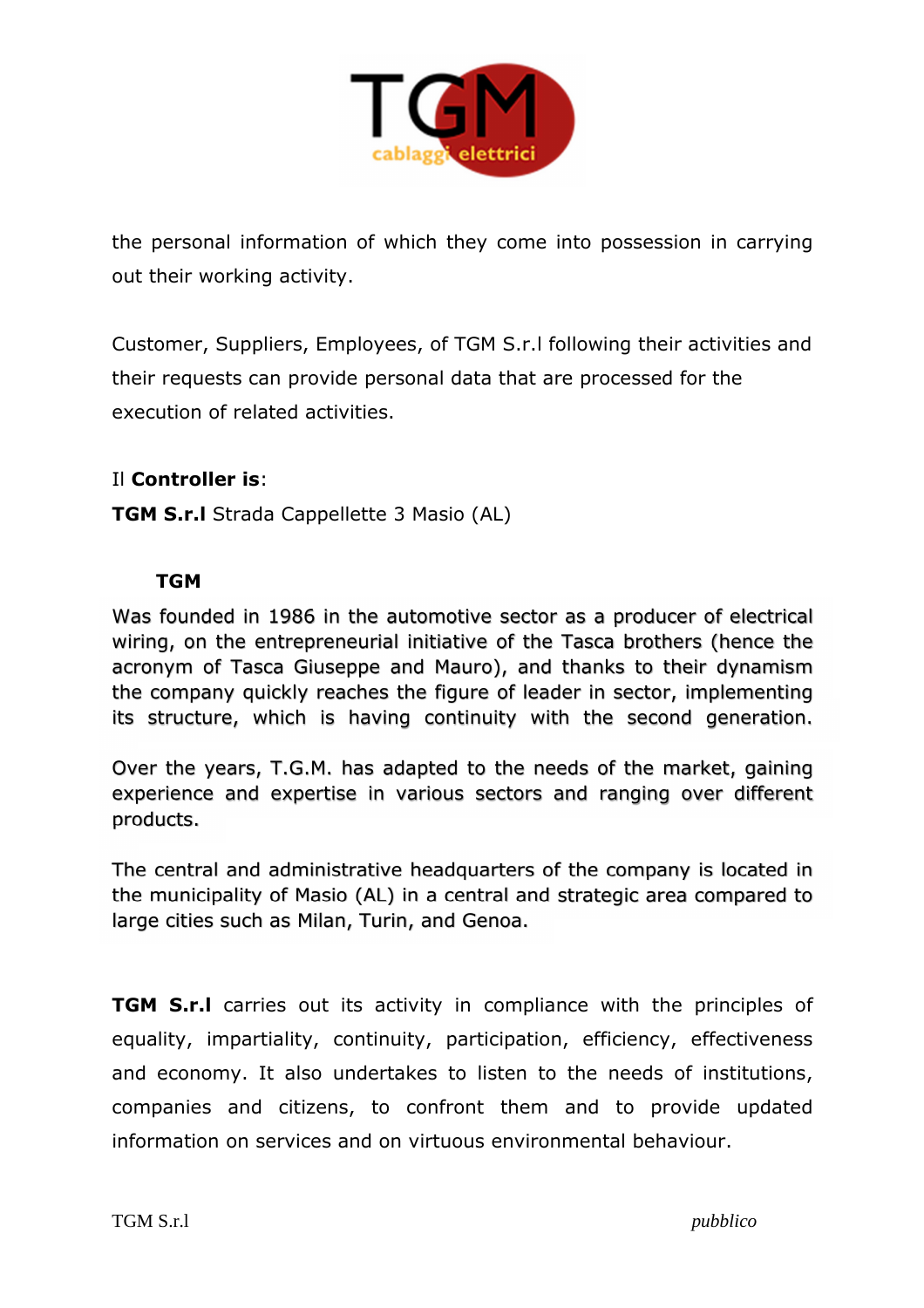

Our GDPR Compliance Officer can be contacted directly:

• privacy@tgmitalia.com

# **Definitions (Art. 4 GDPR)**

- **'personal data'** means any information relating to an identified or identifiable natural person ('data subject'); an identifiable natural person is one who can be identified, directly or indirectly, in particular by reference to an identifier such as a name, an identification number, location data, an online identifier or to one or more factors specific to the physical, physiological, genetic, mental, economic, cultural or social identity of that natural person;
- **Special categories of personal data**: personal data revealing racial or ethnic origin, political opinions, religious or philosophical beliefs, or trade union membership and the processing of genetic data, biometric data in order to uniquely identify an individual, data concerning health or data concerning the sexual life or sexual orientation of a natural person.
- **Controller**: the natural or legal person, public authority, agency or other body which, alone or jointly with others, determines the purposes and means of the processing of personal data; where the purposes and means of such processing are determined by Union or Member State law, the controller or the specific criteria for its nomination may be provided for by Union or Member State law;
- **Data Subject:** any living natural person who is the subject of personal data held by an organization.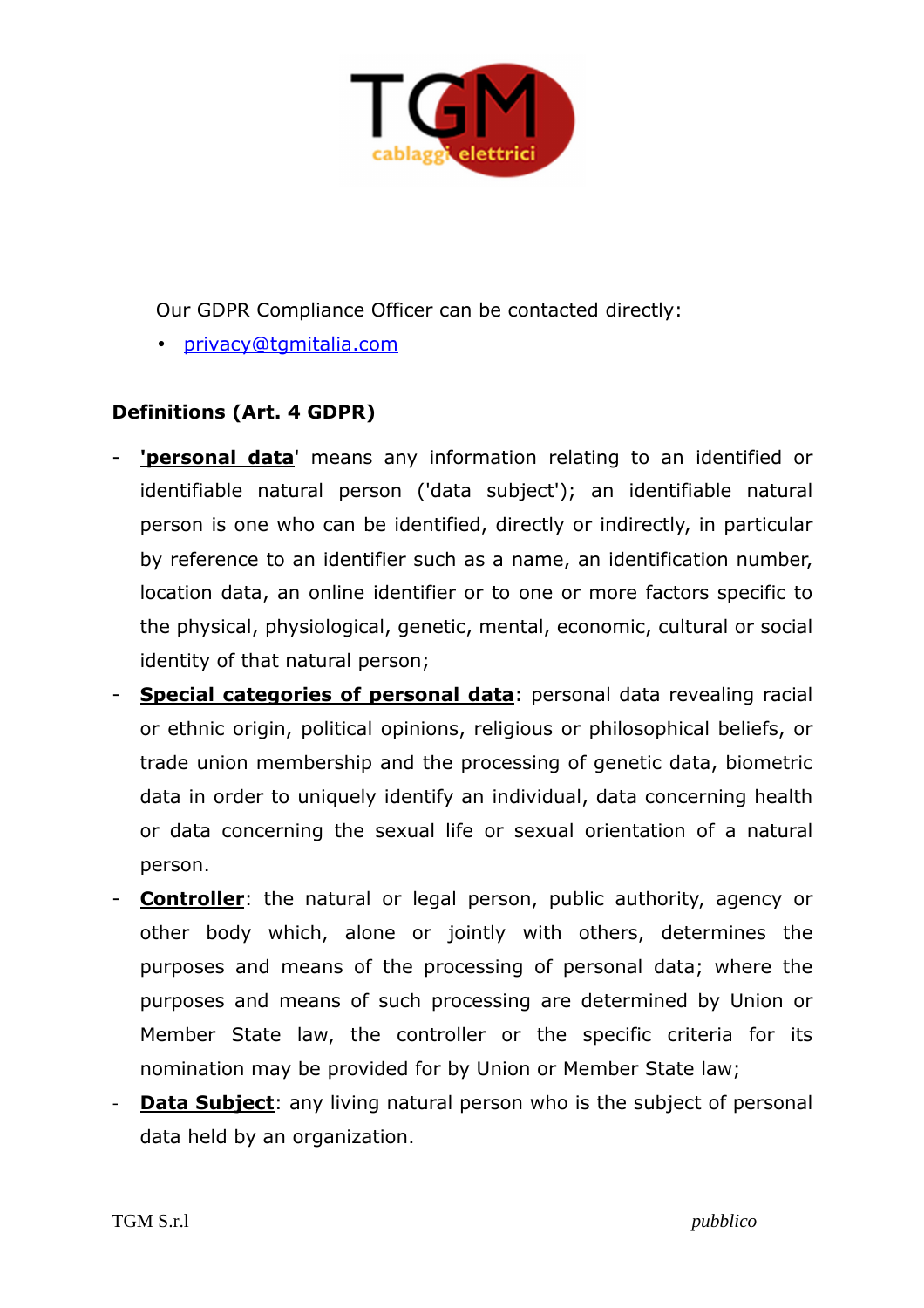

- **Processing:** means any operation or set of operations which is performed on personal data or on sets of personal data, whether or not by automated means, such as collection, recording, organisation, structuring, storage, adaptation or alteration, retrieval, consultation, use, disclosure by transmission, dissemination or otherwise making available, alignment or combination, restriction, erasure or destruction;
- **Lawfulness of processing (Art. 6 GDPR):** The treatments carried out by TGM S.r.l take place exclusively incompliance with the criteria of lawfulness contained in the GDPR (ex art.6) and in particular only with the consent of the interested party or for the execution of a contractual or legal obligation. For specific data, express consent will also be required in a clear and explicit manner.
- **consent of the data subject**: means any freely given, specific, informed and unambiguous indication of the data subject's wishes by which he or she, by a statement or by a clear affirmative action, signifies agreement to the processing of personal data relating to him or her;

In the case of children under the age of 16, the consent of the parental authority will be required (Art. 8).

Consent can be revoked at any time

- **Transfer of data to third parties:** TGM S.r.l will not transfer your personal data to third parties without having previously obtained your consent.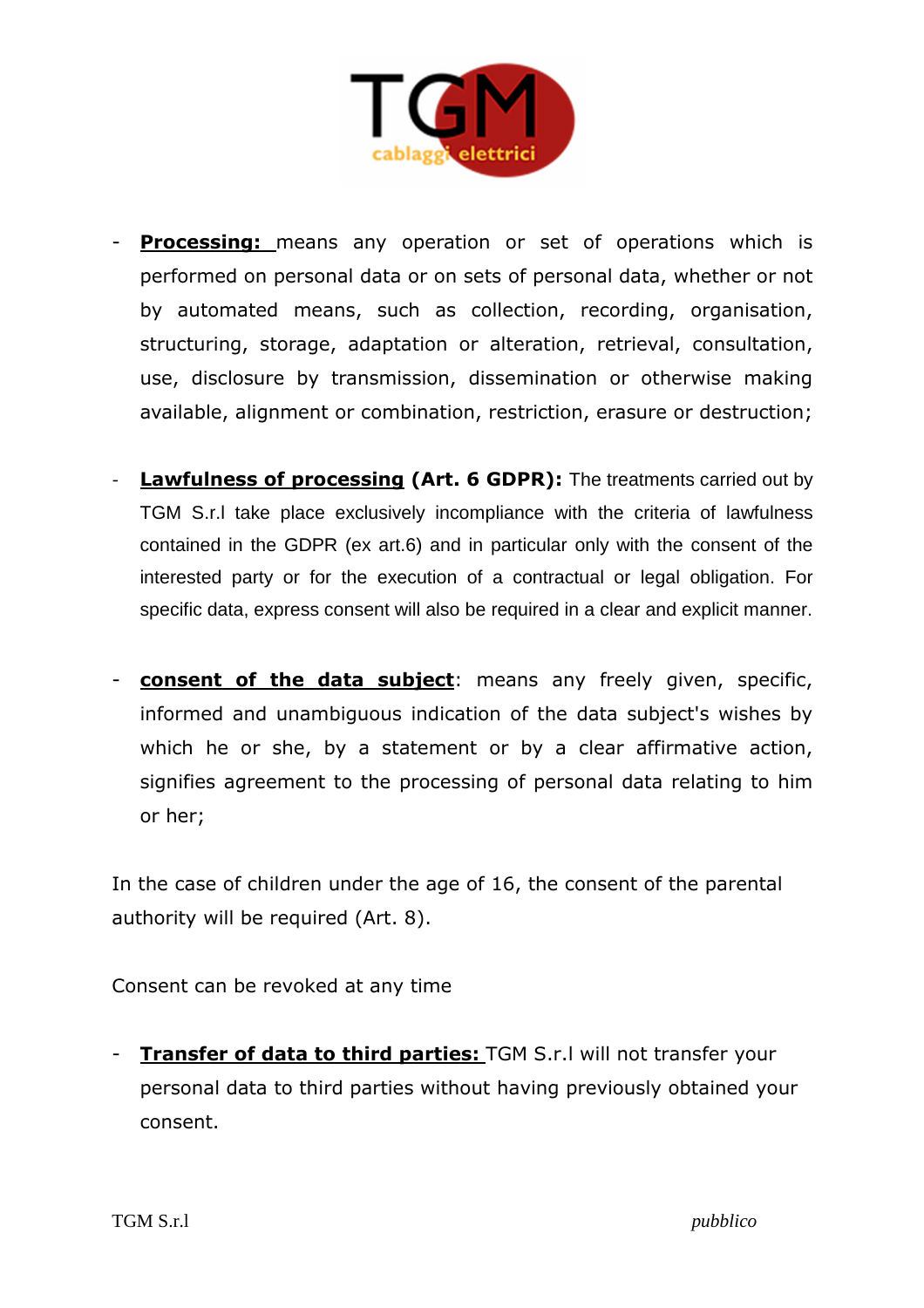

**- Retention period:** TGM S.r.l. will process the personal data according the needs of the related processing indicated within the processing record and will store the personal data for the period specified and provide further information on how the period of storage has been defined.

#### - *Cookies*

No personal user data is acquired by the TGM S.r.l site.

- We do not use cookies to transmit information of a personal nature, nor are c.d. persistent cookies of any kind, or systems for tracking users.
- The use of c.d. Session cookies (which are not stored permanently on the user's computer and disappear when the browser is closed) are strictly limited to transmitting session identifiers (consisting of random numbers generated by the server) necessary to enable secure browsing and efficient site.
- I c.d. Session cookies used on this site avoid the use of other computer techniques that are potentially prejudicial to the privacy of users' browsing and do not allow the acquisition of personal identification data of the user.

## **Your Right as Data Subject**

At any time, while we store or process your personal data, you, the data subject, have the following rights:

- **Right of access:** you have the right to request a copy of the information we hold about you.
- **Right of correction**: has the right to correct the data we hold about you that are inaccurate or incomplete.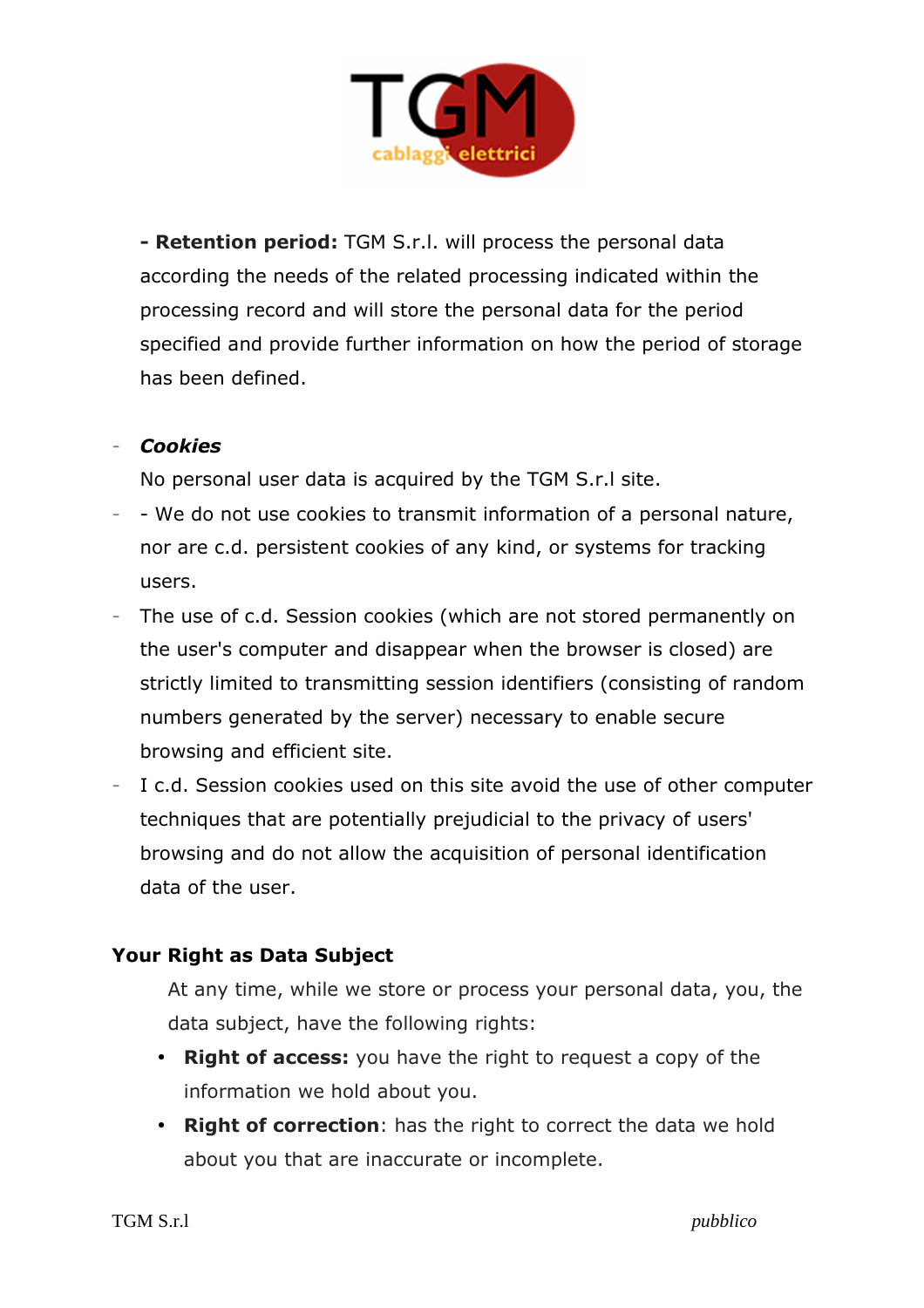

- **Right to be forgotten:** In some circumstances, you can request that the data we keep about you be deleted from our archives.
- **Right to processing limitation**: when certain conditions apply to have the right to limit the treatment.
- **Right of portability:** you have the right to transfer the data in our possession to another organization as long as they are stored in digital format.
- **Right to object:** you have the right to object to certain types of processing such as direct marketing.
- **Right to object to automated processing,** including profiling
- **Right to appeal to the judicial authority:** if TGM S.r.l refuses your request based on your access rights, we will provide you with the reasons. You will have the right to appeal, as described in the clause below, to the judicial authority.

## **1.1 Complaints**

In the event you wish to file a complaint about how your personal data is processed by TGM S.r.l. (or by third parties as described in paragraph 3.4 above), or how your complaint was handled, you have the right to file a complaint directly to the supervisory authority and to the charge TGM S.r.l. Responsible for compliance with the GDPR.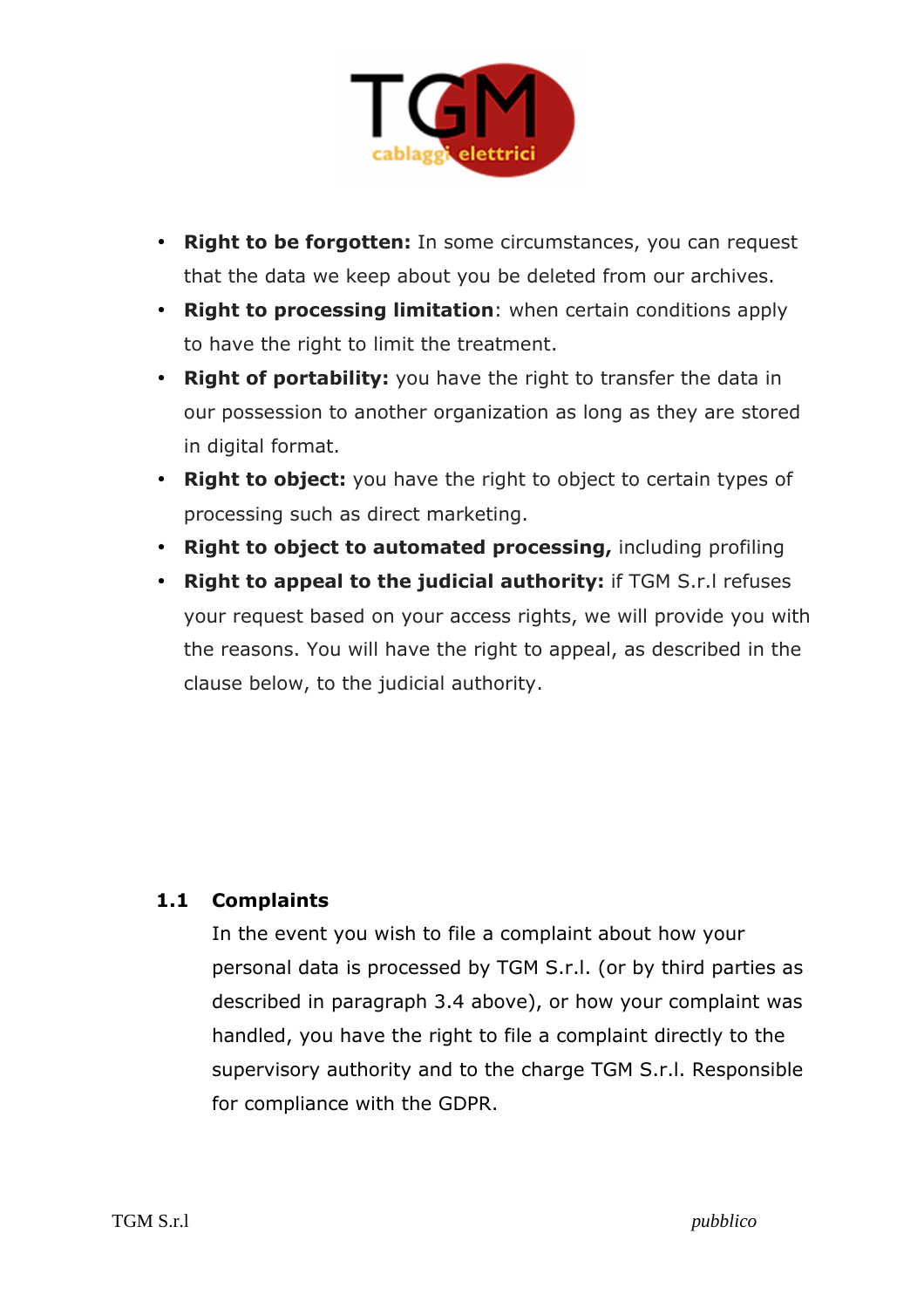

#### Contact Details:

|            | <b>Contact details of the</b><br><b>Data Protection Officer</b> | <b>Contact details of the</b><br>authority |
|------------|-----------------------------------------------------------------|--------------------------------------------|
| Email:     | privacy@tgm.com                                                 | garante@gpdp.it                            |
| Telephone: |                                                                 |                                            |

#### **Privacy Statement**

## Personal Data

According to the EU's general data protection regulation (GDPR), personal data is defined as: "any information relating to an identified or identifiable natural person (" interested person); an identifiable natural person is one who can be identified, directly or indirectly, in particular by reference to an identifier such as a name, an identification number, location data, an online identifier or one or more factors specific to the appearance physical, physiological, genetic, mental, economic, cultural or social identity ".

#### How we use your information

This privacy statement tells you how, TGM S.r.l, will collect and use your personal data to outline additional information about services and activities that collect personal data, for example: cookies, profiling, complaints, etc.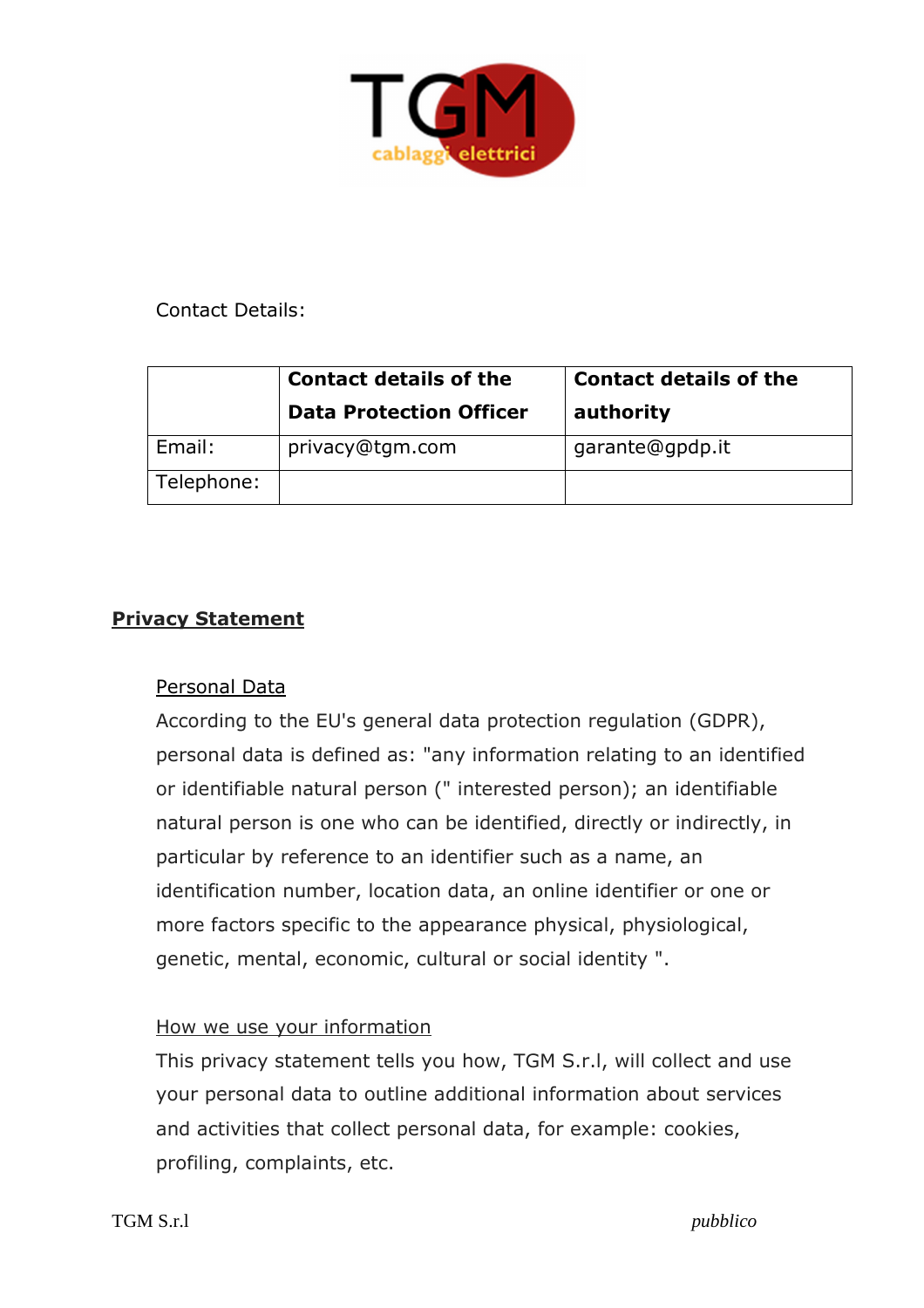

Why does TGM S.r.l need to collect and store your personal data? To enable us to provide you with a service, we need to collect personal data for the purpose of matching and / or providing detailed services. In any case, we are committed to ensuring that the information we collect and use is appropriate for this purpose and does not constitute an intrusion to your privacy. If contacted for marketing purposes; TGM S.r.l will consult you for further consent

#### Will TGM S.r.l communicate my personal data to others?

We may transmit your personal data to third-party service providers on behalf of the company during the relationship (data processors). Any third parties with whom we may share your data are obliged to store them securely and use them only to satisfy the service they provide on our behalf. When they no longer need their data to satisfy this service, they will delete them in line with TGM S.r.l. If we need to transfer your sensitive personal data to third parties, we will do so only after obtaining your consent, unless we are legally required to do otherwise.

#### How does TGM S.r.l use my personal data?

TGM S.r.l will process (collect, store and use) the information provided in a manner compatible with the EU's General Data Protection Regulation (GDPR). We will do our best to keep your information accurate and up to date and not to keep it for longer than necessary. TGM S.r.l is required to keep the information in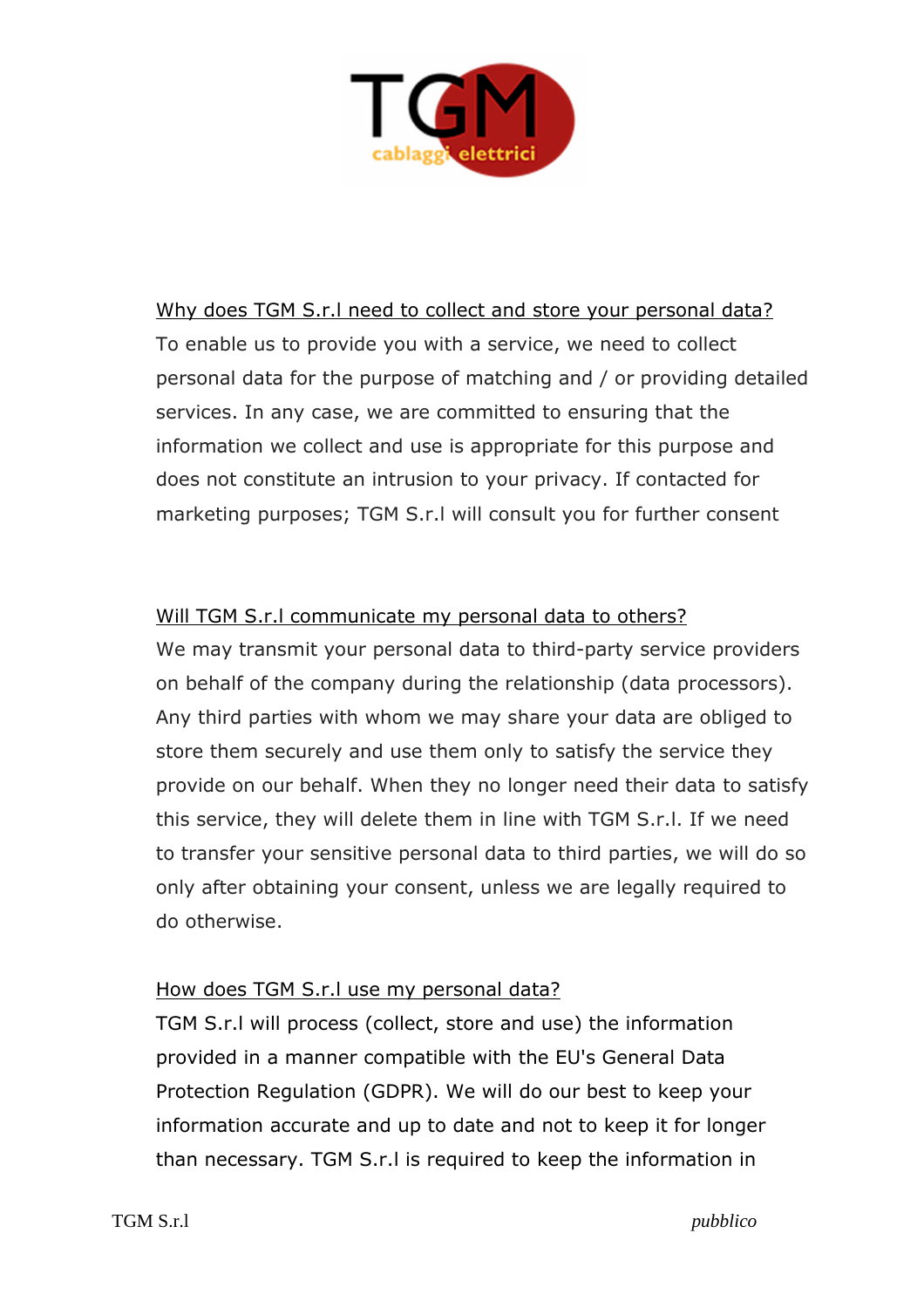

accordance with the law, such as information necessary for income tax and for investigations.

The duration of the retention of certain types of personal data may also be governed by specific requirements of the business sector or by concerted practices. Personal data may be kept in addition to these periods depending on specific business needs.

## In what circumstances will TGM S.r.l contact me?

Our goal is not to be intrusive and we are committed to not asking irrelevant or useless questions. Furthermore, the information provided will be subject to strict measures and procedures to minimize the risk of unauthorized access or disclosure.

Can I access the personal data that the organization holds about me? TGM S.r.l at your request can confirm what information it keeps about you and how it is processed.

If TGM S.r.l holds personal data about you, you can request the following information:

- Identity and contact details of the person or organization that determined how and why to process the data.
- Contact details of the data protection officer, if applicable.
- The purpose of the processing and the legal basis for processing.
- If the treatment is based on the legitimate interests of TGM S.r.l or a third party, information concerning these interests.

• The categories of personal data collected, stored and processed.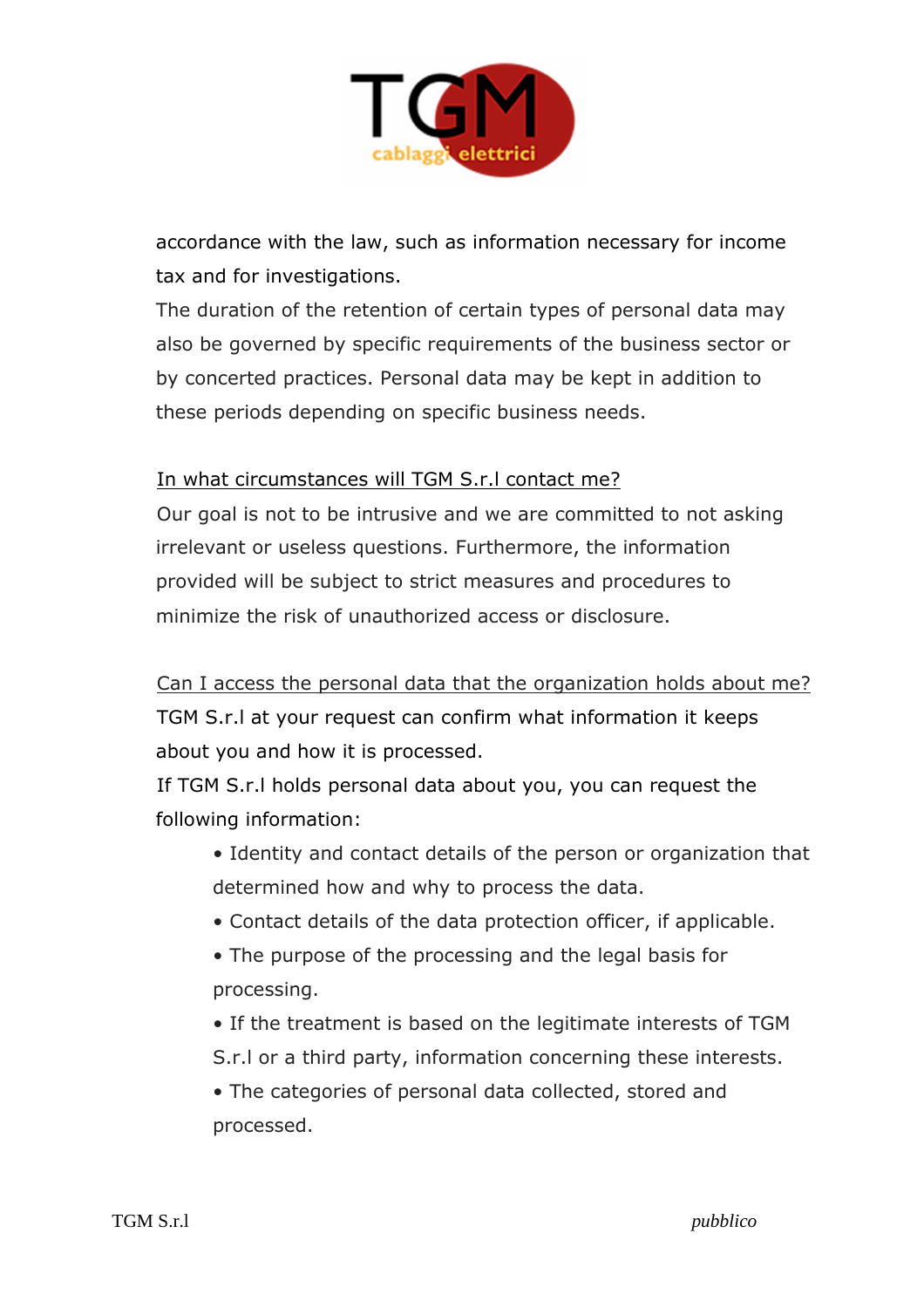

• Recipients or categories of recipients to whom the data may or may be communicated.

• If we intend to transfer personal data to a third country or an international organization, information on how we guarantee it this will be done safely. EU approved sending personal data to some countries because they meet a minimum data protection standard. In other cases, we will make sure that specific measures are in place to protect your information.

• How long your data will be retained.

• Details of your rights to correct, delete, restrict or oppose such processing.

- Information on your right to withdraw consent at any time.
- How to file a complaint with the supervisory authority.

• If the provision of personal data is a legal or contractual requirement, or a necessary requirement to enter into a contract, as well as if you are obliged to provide personal data and the possible consequences of not providing such data.

• The source of personal data if it was not collected directly from you.

• All the details and information of the automatic decisionmaking process, such as profiling, and any significant information on the logic involved, as well as the intended meaning and consequences of such processing.